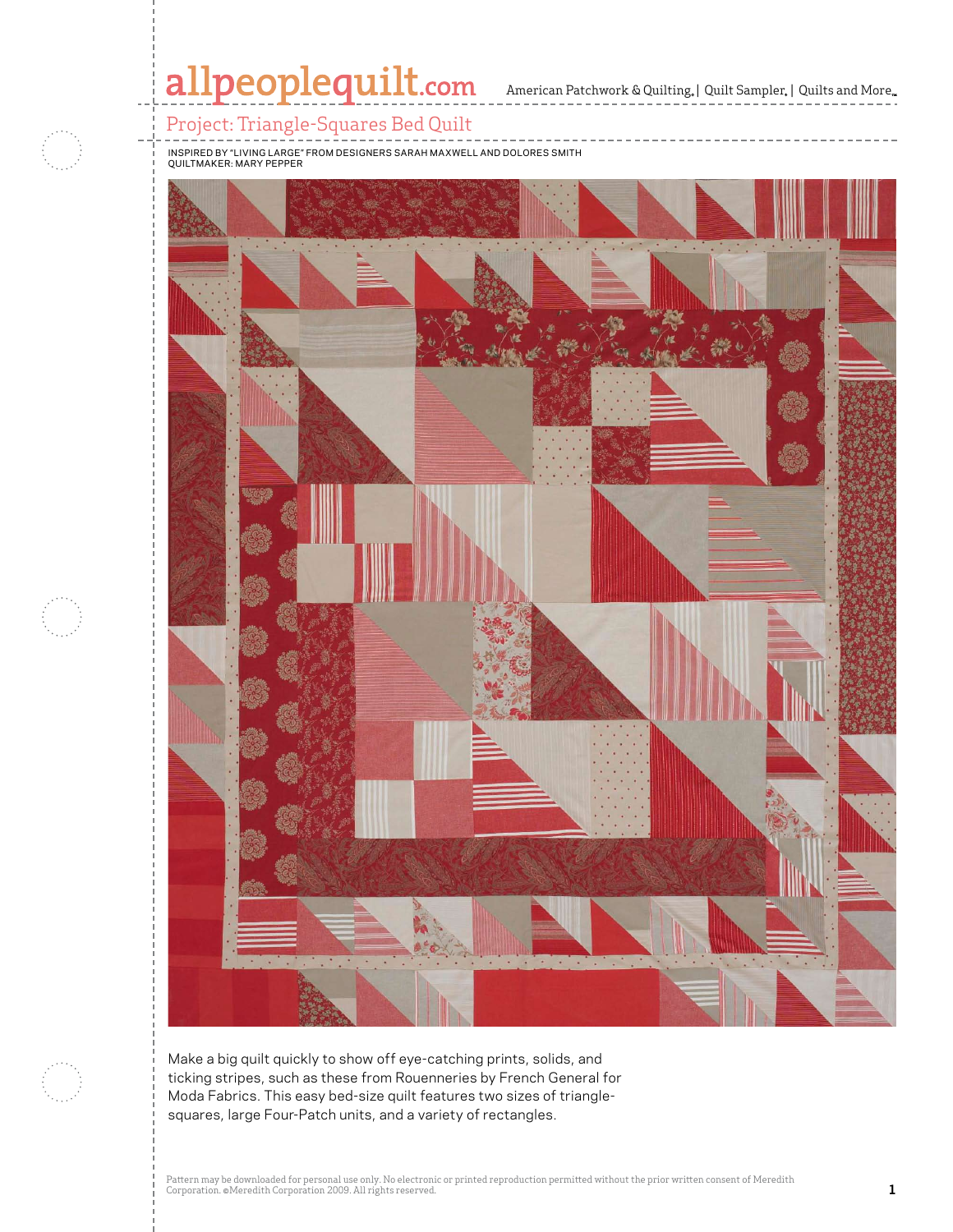# allpeoplequilt.com

American Patchwork & Quilting, | Quilt Sampler, | Quilts and More...

Project: Triangle-Squares Bed Quilt

- **•**  2 yards total assorted cream solids, stripes, and prints (quilt center, outer border)
- 3% yards total assorted red solids, stripes, and prints (quilt center, outer border)
- **<sup>•</sup>**  $\frac{7}{8}$  yard cream polka dot (quilt center, inner and outer borders)
- **3⁄4** yard solid red (binding)
- **51⁄4** yards backing fabric
- **•**  <sup>82</sup>×94" batting

Materials

#### Finished quilt: 751⁄2×871⁄2"

Quantities are for 44/45"-wide, 100% cotton fabrics. Measurements include 1/4" seam allowances. Sew with right sides together unless otherwise stated.

# Cut Fabrics

Cut pieces in the following order. Rectangles that are longer than 42" should be cut lengthwise (parallel to selvages).

#### **From assorted cream solids, stripes, and prints, cut:**

- **•** 6-12% squares
- **•** 3-61⁄2×121⁄2" rectangles
- **•** 23-6% squares ■ 5-6½" squares (2 sets of 2 matching squares and 1 assorted print square)

**From assorted red solids, stripes, and prints, cut:**

- **•** 1-61⁄2×481⁄2" rectangle
- **•** 1-61/<sub>2</sub>×421/<sub>2</sub>" rectangle
- **•** 2-61⁄2×361⁄2" rectangles
- 3-61⁄<sub>2</sub>×241⁄<sub>2</sub>" rectangles
- **•** 1-61⁄2×191⁄2" rectangle
- **•** 1-61/<sub>2</sub>×181/<sub>2</sub>" rectangle
- **<sup>•</sup>** 1-61⁄2×171⁄2" rectangle
- **•** 1-61⁄2×151⁄2" rectangle
- **•** 1-61/<sub>2</sub>×141/<sub>2</sub>" rectangle
- **•** 6-12% squares **•** 25–6% squares
- 
- **•** 7-61/<sub>2</sub>" squares (3 sets of 2 matching squares and 1 assorted print square)
- 1-61/<sub>2</sub>×41/<sub>2</sub>" rectangle
- **•** 1-61/<sub>2</sub>×31/<sub>2</sub>" rectangle

#### **From cream polka dot, cut:**

- 7-2×42" strips for inner border
- **•** 1-61/<sub>2</sub>×121/<sub>2</sub>" rectangle
- **•** 2-6% squares
- **•** 2-6<sup>1</sup>⁄<sub>2</sub>" squares
- **From solid red, cut:**
- 9-21⁄<sub>2×42</sub>" binding strips

### Assemble Triangle-Squares

- **1.** Use a pencil to mark a diagonal line on wrong sides of assorted cream solid, stripe, and print 127 ⁄8" squares; assorted cream solid, stripe, and print 6 $\mathrm{Zs}^{\mathrm{u}}$ squares; and cream polka dot  $6\%$ " squares.
- 2. Layer each marked cream 127 ⁄8" square atop an unmarked assorted red solid, stripe, or print 127 ⁄8" square. Sew each pair together with two seams, stitching 1/4" on each side of drawn line (Diagram 1).
- **3.** Cut a pair apart on drawn line to make two triangle units (Diagram 1). Open triangle units and press seams toward red fabrics to make two large triangle-squares. Each large triangle-square should be 12<sup>1</sup>/<sub>2</sub>" square including seam allowances. Repeat to make 12 large triangle-squares total (you will use 11).
- 4. Using marked assorted cream 67 ⁄8" squares and unmarked assorted red 67 ⁄8" squares repeat steps 2 and 3 to make 50 small triangle-squares. Each small triangle square should be 6<sup>1/2</sup> square including seam allowances.

### Assemble Four-Patch Units

- 1. Lay out two matching cream polka dot squares and two matching red solid, stripe, or print  $6\frac{1}{2}$ " squares in pairs (Diagram 2). Join squares in each pair; press seams in opposite directions. Join pairs to make a Four-Patch unit. Press seams in one direction. The Four-Patch unit should be 12<sup>1</sup>/<sub>2</sub>" square including seam allowances.
- 2. Repeat Step 1 to make three Four-Patch units.

# Assemble Quilt Center

- 1. Referring to Quilt Assembly Diagram, lay out 11 large triangle-squares, 26 small triangle-squares, three Four-Patch Units, assorted cream and red 61⁄2"-wide rectangles, the remaining cream 6<sup>1/2</sup> square, and red 61⁄2" square in four sections.
- 2. Join pieces in each section. Press seams toward darker prints. The quilt center should be 601⁄2×721⁄2".
- **3.** Join sections to make the quilt. Press quilt center seams in one direction. The quilt center should be 601⁄2×721⁄2" including seam allowances.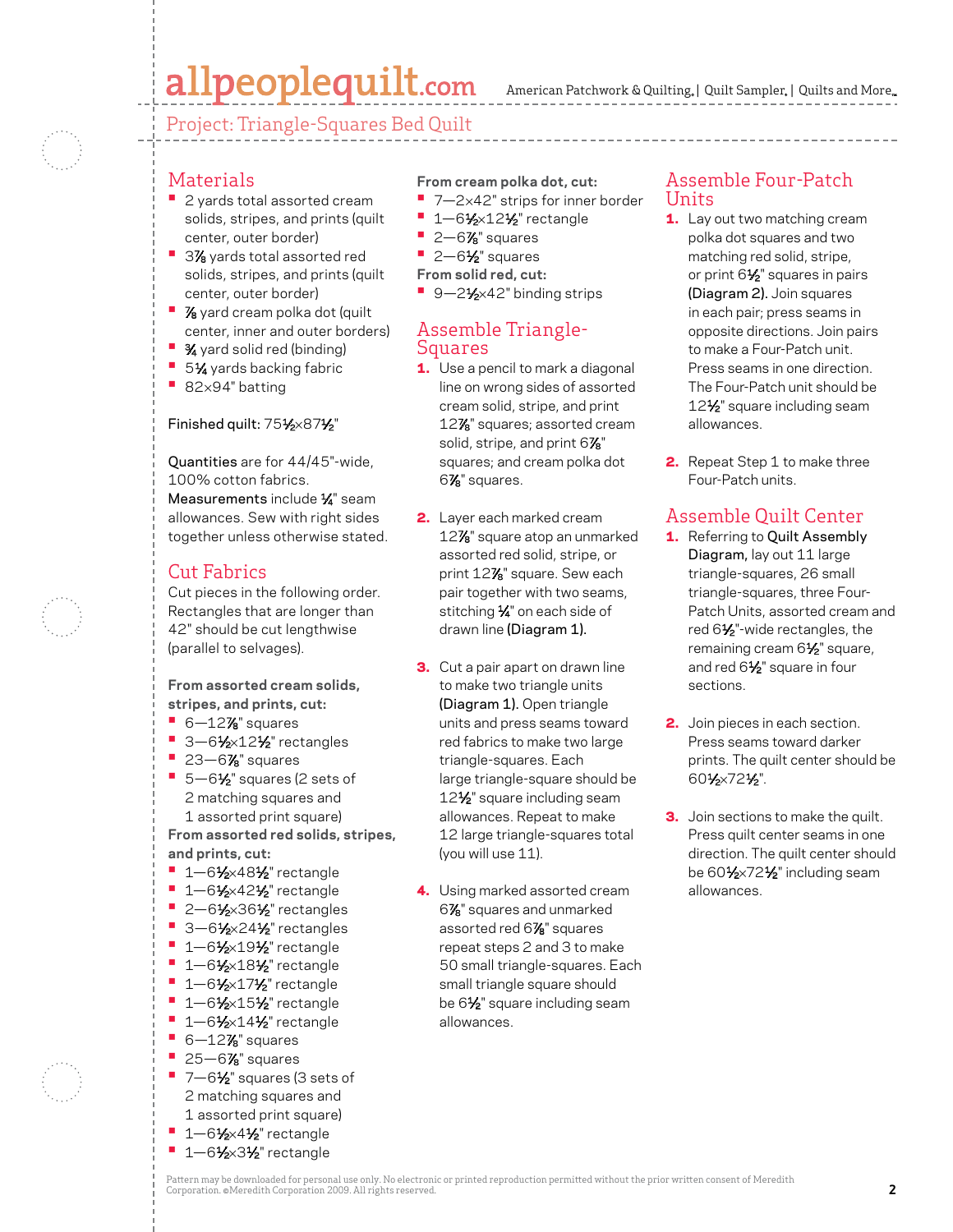# allpeoplequilt.com

American Patchwork & Quilting, | Quilt Sampler, | Quilts and More...

Project: Triangle-Squares Bed Quilt

#### Assemble and Add Inner Border

- 1. Cut and piece cream polka dot 2×42" strips to make: **•** 2—2×721⁄2" inner border strips
	- **•** 2—2×631⁄2" inner border strips
- 2. Sew long inner border strips to long edges of quilt center. Add short inner border strips to remaining edges. Press all seams toward inner border.

## Assemble and Add Outer Border

1. Referring to Quilt Assembly Diagram, sew together five small triangle-squares and assorted red 61⁄2×241⁄2", 61⁄2×171⁄2", and 61⁄2×41⁄2" rectangles to make left outer border strip. Press seams in one direction. The left outer border strip should be 61⁄2×751⁄2" including seam allowances. Join left outer border strip to lefthand edge of quilt center. Press seam toward inner border.

- 2. Join six small triangle-squares and assorted red 61⁄2×361⁄2" and 61⁄2×31⁄2" rectangle to make right outer border strip. Press seams in one direction. The right outer border strip should be 61⁄2×751⁄2" including seam allowances. Join right outer border strip to righthand edge of quilt center. Press seam toward inner border.
- **3.** Sew together six small trianglesquares and assorted red 61⁄2×241⁄2" and 61⁄2×151⁄2" rectangles to make top outer border strip. Press seams in one direction. The top outer border strip should be 61⁄2×751⁄2" including seam allowances. Join top outer border strip to top edge of quilt center. Press seam toward inner border.
- 4. Join seven small trianglesquares and assorted red 61⁄2×191⁄2" and 61⁄2×141⁄2" rectangles to make bottom outer border strip. Press seams in one direction. The bottom outer border strip should be 61⁄2×751⁄2" including seam allowances. Join bottom outer border strip to remaining edge of quilt center to complete quilt top. Press seam toward inner border.

# Finish Quilt

- 1. Layer quilt top, batting, and backing; baste. Quilt as desired.
- 2. Bind with solid red binding strips.



DIAGRAM 1